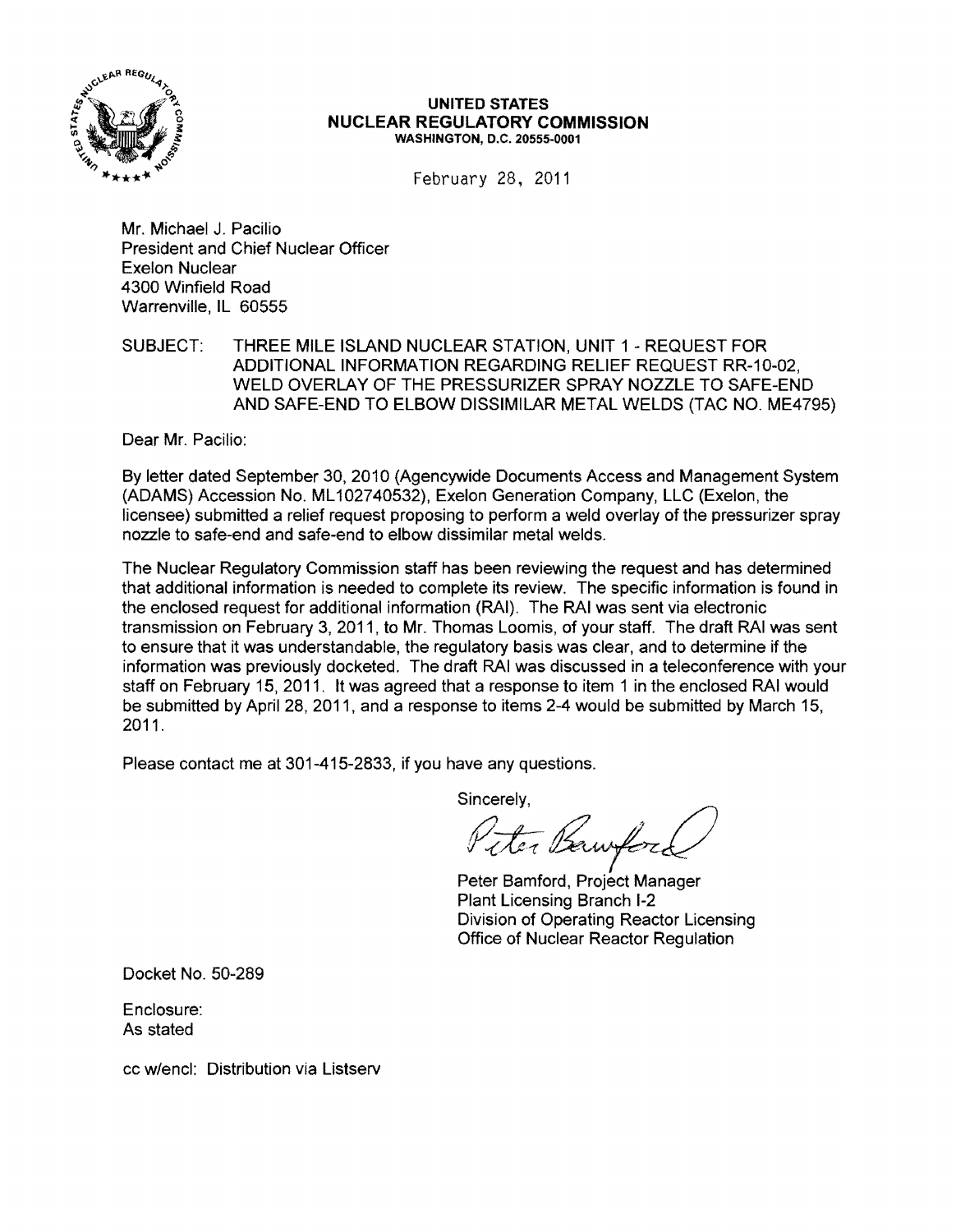# REQUEST FOR ADDITIONAL INFORMATION

# THREE MILE ISLAND NUCLEAR STATION, UNIT 1

# RELIEF REQUEST CONCERNING THE WELD OVERLAY OF THE PRESSURIZER

#### SPRAY NOZZLE TO SAFE-END AND SAFE-END TO ELBOW DISSIMILAR METAL WELDS

### RELIEF REQUEST RR-10-02

### DOCKET NO. 50-289

By letter dated September 30, 2010 (Agencywide Documents Access and Management System Accession No. ML 102740532), Exelon Generation Company, LLC (the licensee) submitted a relief request for Three Mile Island Nuclear Station, Unit 1 (TMI-1). TMI-1 is requesting relief to perform a weld overlay of the pressurizer spray nozzle to safe-end and safe-end to elbow dissimilar metal welds. The U.S. Nuclear Regulatory Commission (NRC) staff has been reviewing the submittal and has determined that additional information is needed to complete its review.

- 1. Section 5 of relief request (RR)-10-02 (page 4, third paragraph) states that the overlay design is currently in development. Please submit the weld overlay design information, including analyses, to demonstrate that the weld overlay design will mitigate the potential for primary water stress-corrosion cracking in the Alloy 82/182 dissimilar metal welds.
- 2. In section 5 of RR-10-02 (page 4, fourth paragraph) the licensee states that weld preheat and heat input are monitored through the use of calibrated contact pyrometers or thermocouples. Please clarify exactly which instrument, contact pyrometer or thermocouples, will be used. If thermocouples will be used, please identify what steps will be taken to ensure that the temperature reading will be accurate and discuss whether the use of the thermocouples will satisfy subarticles IWA-4610(a) and IWA-4624.1 (d) of the American Society of Mechanical Engineers Boiler and Pressure Vessel Code, Section XI, 2004 edition.
- 3. On page 5 of RR-10-02, the licensee states that it intends to install one or more weld barrier layer(s) to prevent hot cracking in stainless steel materials similar to that installed during the 2007 weld overlays. The staff notes that some licensees have reported cracking in the weld overlay during and after the installation on Alloy 82/182 welds and stainless steel pipes. Please discuss any measures that will be taken to minimize potential cracking in addition to the barrier layer(s).
- 4. Section 6 of RR-10-02 states that the duration of the proposed alternative associated with the weld overlay is the remaining service life of the components, including future plant life extension. It does not identify any difference in the duration of the proposed alternative between the design of the overlay, and the aspects of the request that relate to subsequent inservice examinations. Examination techniques may be improved in the future beyond what is specified in the relief request. Also, emergent issues could impact what future examination requirements may be appropriate. Therefore, the staff requests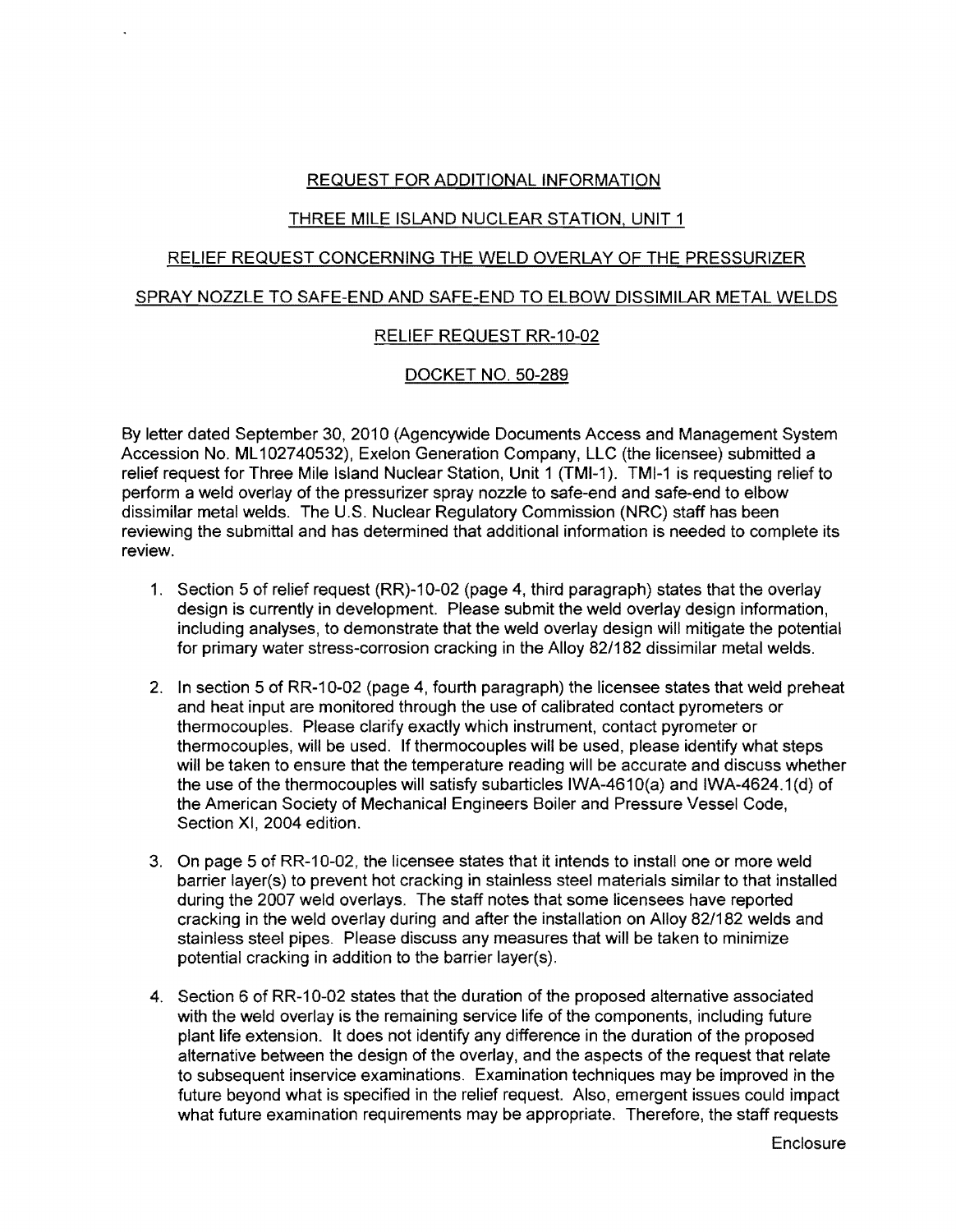that the application be changed or clarified such that the examination aspects of the proposed alternative apply only to the fourth 10-year inservice inspection interval. Alternatively, please justify why the proposed duration for future inservice examinations is acceptable.

 $\sim$